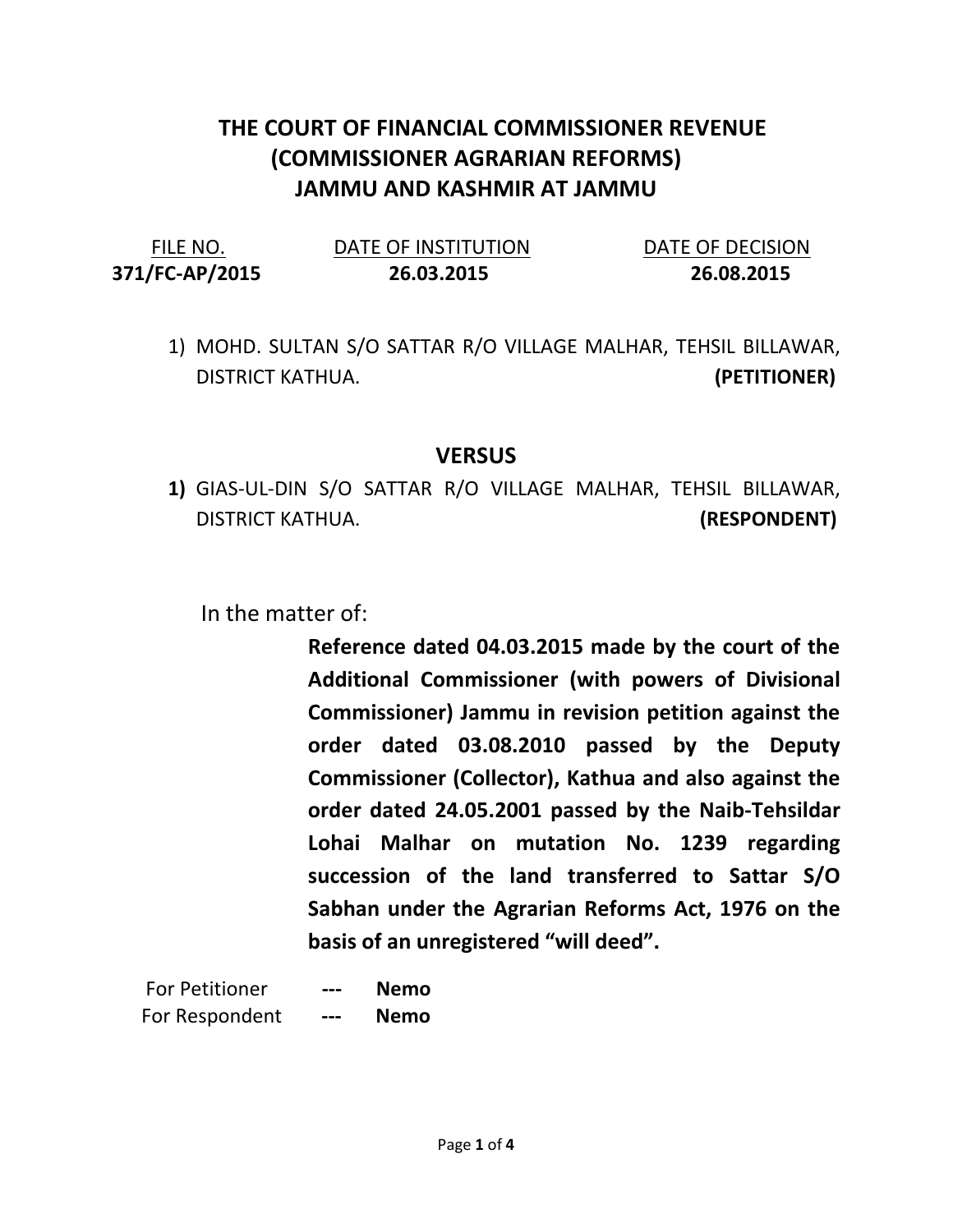## J U D G E M E N T

- 1) The brief facts of the case that one Sattar S/O Sobhan, father of the petitioner and the respondent, respectively, was an owner of the landed property measuring 43 Kanals and 07 Marlas falling under Khewat No. 254 in village Lohai Malhar, Tehsil Billawar, Kathua. The ownership rights were conferred upon him under Sec. 8 of the Agrarian Reforms Act, 1976. When he died, the Naib-Tehsildar concerned attested the impugned mutation No. 1239 dated 24.05.2001 on the basis of an alleged notarised "will deed" said to have been executed on 21.07.1997 by Sattar whereby the land measuring 13 Kanals and 07 Marlas was given to the petitioner herein and 30 Kanals to his brother, the respondent.
- 2) Aggrieved, the petitioner herein moved the Deputy Commissioner (Collector), Kathua in an appeal questioning the legality of the mutation No. 1239. After considering the claims of the parties vis-à-vis the legal position, the Collector observed that the land under consideration was transferred to Sattar under the provisions of the Agrarian Reforms Act, 1976. So this became his self acquired property and he had every right to execute a "will deed" with regard to the same. It was accordingly held by the Collector, vide his order dated 03.08.2010, that the mutation needed no interference.
- 3) Dissatisfied, the petitioner herein filed a revision petition challenging the order passed by the Deputy Commissioner (Collector), Kathua before the Divisional Commissioner, Jammu who transferred the same to the Additional Commissioner (with powers of the Divisional Commissioner), Jammu for disposal under law. In an ex parte examination of the relevant record, the court below observed that the so called "will deed" has been declared as null and void by the Court of Munsiff  $1<sup>st</sup>$  Class, Billawar vide order dated 13.09.2012 and therefore, the mutation No. 1239 needs to be set aside as it was based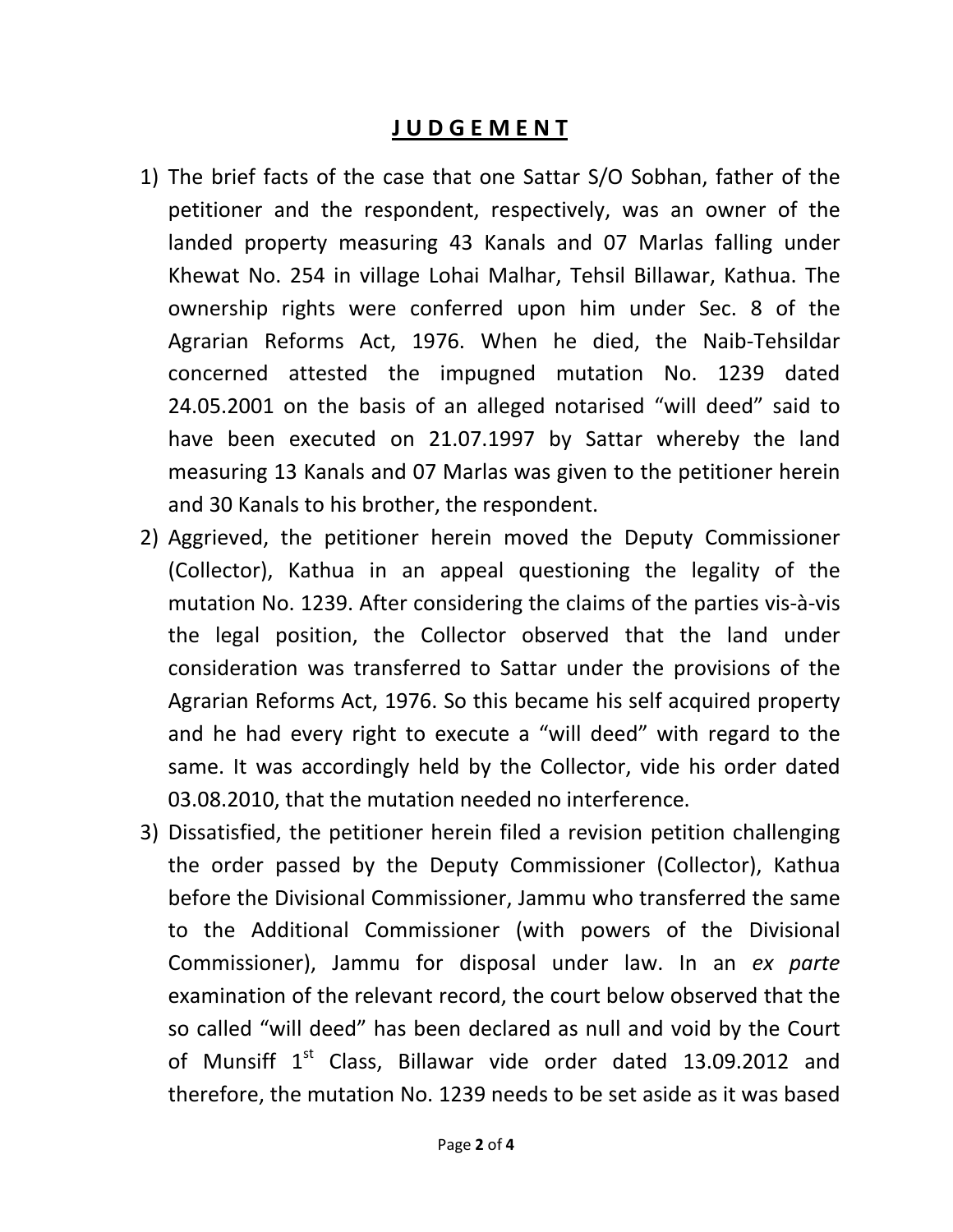on the same. It has accordingly submitted the case to this court under Sec. 15 (3) of the Land Revenue Act, 1996 (Smvt) for favour of final orders.

- 4) A meticulous examination of the case file indicates that the court below has addressed the legal aspects of the case in quite a rational manner. However, the substantial question of law which needed the attention of the courts below is as to whether a person vested with the ownership rights of land under the provisions of the Agrarian Reforms Act, 1976 can execute a "will deed" or not?. Sec. 28-A provides that no person who is vested with ownership rights under this Act shall transfer such land or rights therein in any manner whatsoever to any person other than the Govt. It further lays down that any transfer of the land or rights therein made in contravention of this provision shall be null and void. The person who has contravened this provision shall after being given an opportunity of being heard, be dispossessed of such land by a Revenue Officer, not below the rank of Tehsildar and the land shall vest in the State and shall be disposed of in accordance with the provisions of Sec. 15 of this Act. No "will deed" can be executed, therefore, with regard to such properties because then the tenant-turned-owner can "will" the same to anyone, defeating the noble intentions and purpose of the Agrarian Reforms Act, 1976 to return land to actual cultivators.
- 5) For the reasons aforesaid and after a thoughtful consideration of the matter, the reference made by the court below is accepted to the extent of setting aside the impugned mutation. The order dated 03.08.2010 passed by the Deputy Commissioner (Collector), Kathua is also set aside. The case is remanded to the Tehsildar concerned for a de novo enquiry into the matter and to attest a fresh mutation strictly in accordance with the laws of succession under the Muslim Personal Law and the decree dated 13.09.2012 passed by the Munsiff  $1<sup>st</sup>$  Class,